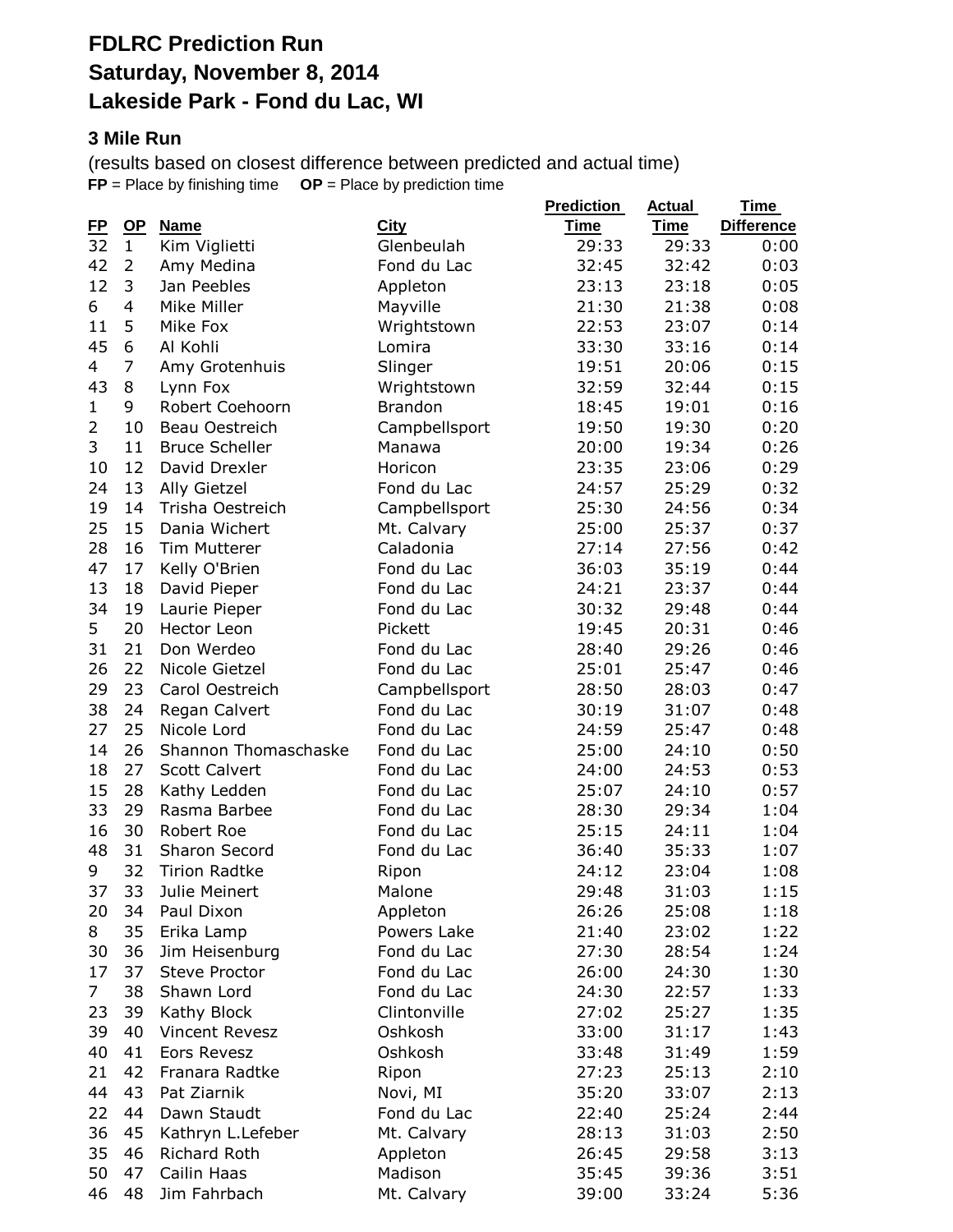|  | 41 49 Kara Oestreich   | Campbellsport | -26:30 | 32:20 | 5:50   |
|--|------------------------|---------------|--------|-------|--------|
|  | 49 50 Natalie Laughrin | Greenfield    | -28:50 | 37:16 | 8:26   |
|  | 51 51 James Reszka     | Fond du Lac   | 30:00  | 52:00 | -22:00 |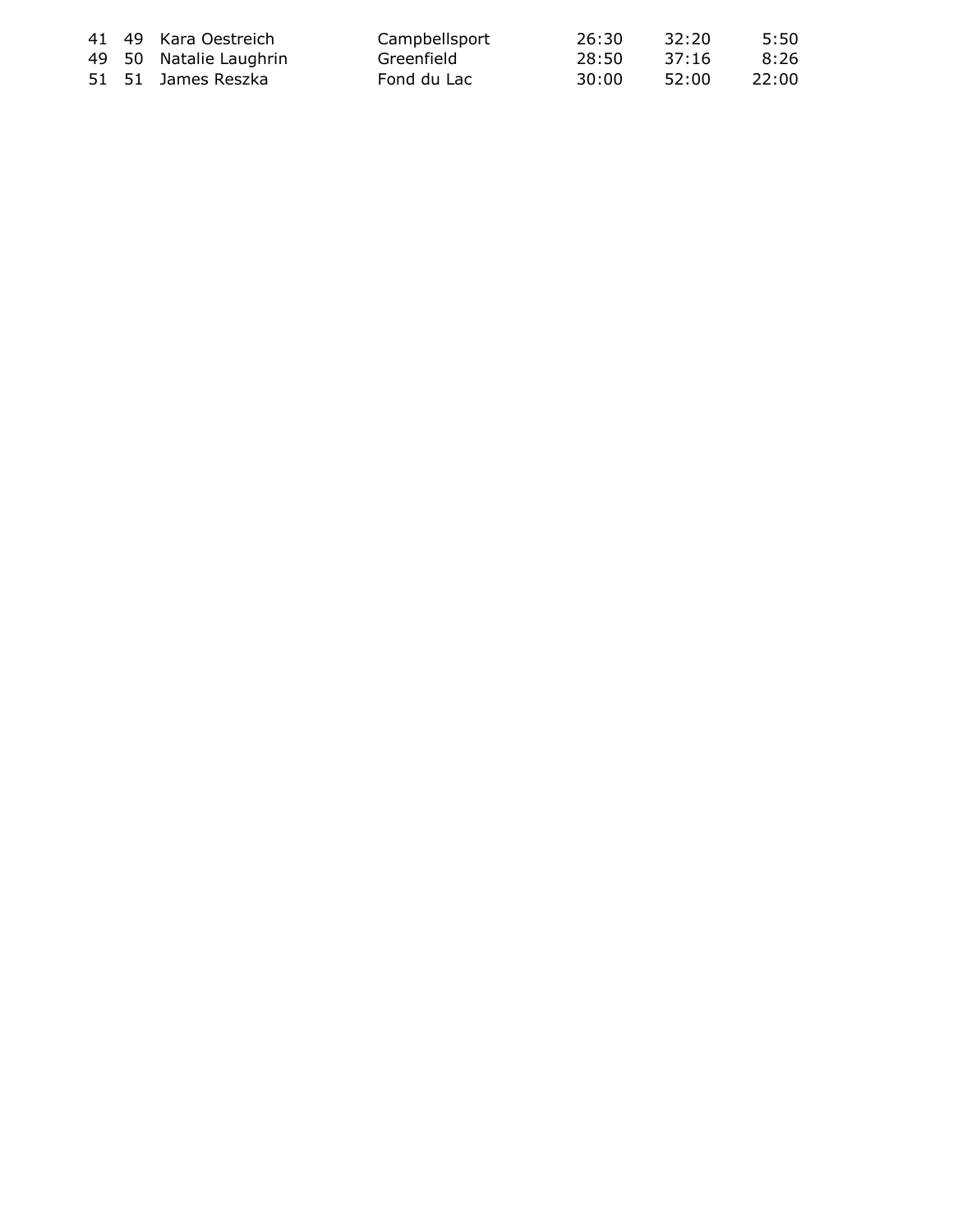# **FDLRC Prediction Run Saturday, November 8, 2014 Lakeside Park - Fond du Lac, WI**

#### **1 1/2 Mile Run/Walk**

(results based on closest difference between predicted and actual time) **FP** = Place by finishing time **OP** = Place by prediction time

|                |                |                       |                   | <b>Prediction</b> | <b>Actual</b> | <u>Time</u>       |
|----------------|----------------|-----------------------|-------------------|-------------------|---------------|-------------------|
| <u>FP</u>      | $OP$           | Name                  | City              | <b>Time</b>       | <b>Time</b>   | <b>Difference</b> |
| 10             | $\mathbf{1}$   | Carlos Muñoz          | Fond du Lac       | 13:45             | 13:41         | 0:04              |
| 28             | $\overline{2}$ | Pam Ziarnik           | Novi, MI          | 21:10             | 21:06         | 0:04              |
| 29             | 3              | John Miller           | Glenview, IL      | 22:00             | 21:54         | 0:06              |
| 13             | 4              | Delaney Meinert       | Malone            | 15:00             | 15:09         | 0:09              |
| 11             | 5              | Joel Peebles          | Crystal Lake, IL  | 13:45             | 13:58         | 0:13              |
| 6              | 6              | Kathi Seidl-Deschand  | Fond du Lac       | 11:59             | 12:13         | 0:14              |
| 33             | 7              | Julie Seibel          | Germantown        | 23:05             | 23:22         | 0:17              |
| 19             | 8              | Jenny Haas            | De Pere           | 16:10             | 16:28         | 0:18              |
| 20             | 9              | Kyle Haas             | De Pere           | 16:38             | 16:56         | 0:18              |
| $\mathbf{1}$   | 10             | Jeff Grotenhuis       | Slinger           | 8:44              | 9:04          | 0:20              |
| 37             | 11             | Jeff Matznick         | Mt. Calvary       | 23:45             | 24:06         | 0:21              |
| 18             | 12             | Sarah Everson         | Fond du Lac       | 16:45             | 16:24         | 0:21              |
| 4              | 13             | Zack Gietzel          | Fond du Lac       | 10:45             | 11:09         | 0:24              |
| 30             | 14             | Ruth Dixon            | Appleton          | 22:35             | 22:10         | 0:25              |
| 8              | 15             | Carlos R. Muñoz       | Fond du Lac       | 13:37             | 13:10         | 0:27              |
| 25             | 16             | <b>Steve Haas</b>     | Appleton          | 20:00             | 20:31         | 0:31              |
| 16             | 17             | Raquel Lord           | Fond du Lac       | 15:00             | 15:31         | 0:31              |
| $\overline{2}$ | 18             | <b>Bruce Scheller</b> | Manawa            | 9:50              | 9:18          | 0:32              |
| 36             | 19             | Cindy Matznick        | Mt. Calvary       | 23:30             | 24:03         | 0:33              |
| 3              | 20             | Corey Splittgerber    | <b>Berlin</b>     | 10:00             | 9:26          | 0:34              |
| 21             | 21             | Colleen Haas          | Appleton          | 17:58             | 18:32         | 0:34              |
| 26             | 22             | Robert Kirst          | Kewaskum          | 20:00             | 20:35         | 0:35              |
| 34             | 23             | Jacob Matznick        | Germantown        | 24:00             | 23:23         | 0:37              |
| 31             | 24             | <b>Annette Clark</b>  | Fond du Lac       | 22:07             | 22:53         | 0:46              |
| 14             | 25             | Ella Biertzer         | Fond du Lac       | 16:00             | 15:10         | 0:50              |
| 27             | 26             | Ron Brault            | Fond du Lac       | 20:00             | 21:03         | 1:03              |
| 12             | 27             | Kendra Schieicher     | Crandon           | 13:30             | 14:43         | 1:13              |
| 22             | 28             | Ben Ziarnik           | Oshkosh           | 17:38             | 18:54         | 1:16              |
| 35             | 29             | Mike Kringle          | Rudolph           | 22:22             | 23:38         | 1:16              |
| 17             | 30             | Jean Schaefer         | Chilton           | 17:25             | 16:06         | 1:19              |
| 9              | 31             | Andy Ziarnik          | Oshkosh           | 11:45             | 13:26         | 1:41              |
| 7              | 32             | Alexis Lord           | Fond du Lac       | 15:00             | 13:09         | 1:51              |
| 23             |                | 33 Nancy Lanyi        | Malone            | 18:04             | 20:13         | 2:09              |
| 15             | 34             | Natalie Lord          | Fond du Lac       | 13:00             | 15:29         | 2:29              |
| 24             | 35             | Jaci Thielke          | Somerset          | 17:52             | 20:23         | 2:31              |
| 5              | 36             | Sophia Schmidt        | Fond du Lac       | 15:00             | 12:11         | 2:49              |
| 38             | 37             | Mark Fontanna         | Fond du Lac       | 27:30             | 24:12         | 3:18              |
| 32             | 38             | Lauren Calvert        | Fond du Lac       | 27:14             | 23:12         | 4:02              |
| 39             | 39             | Sue Behling           | North Fond du Lac | 20:00             | 32:30         | 12:30             |